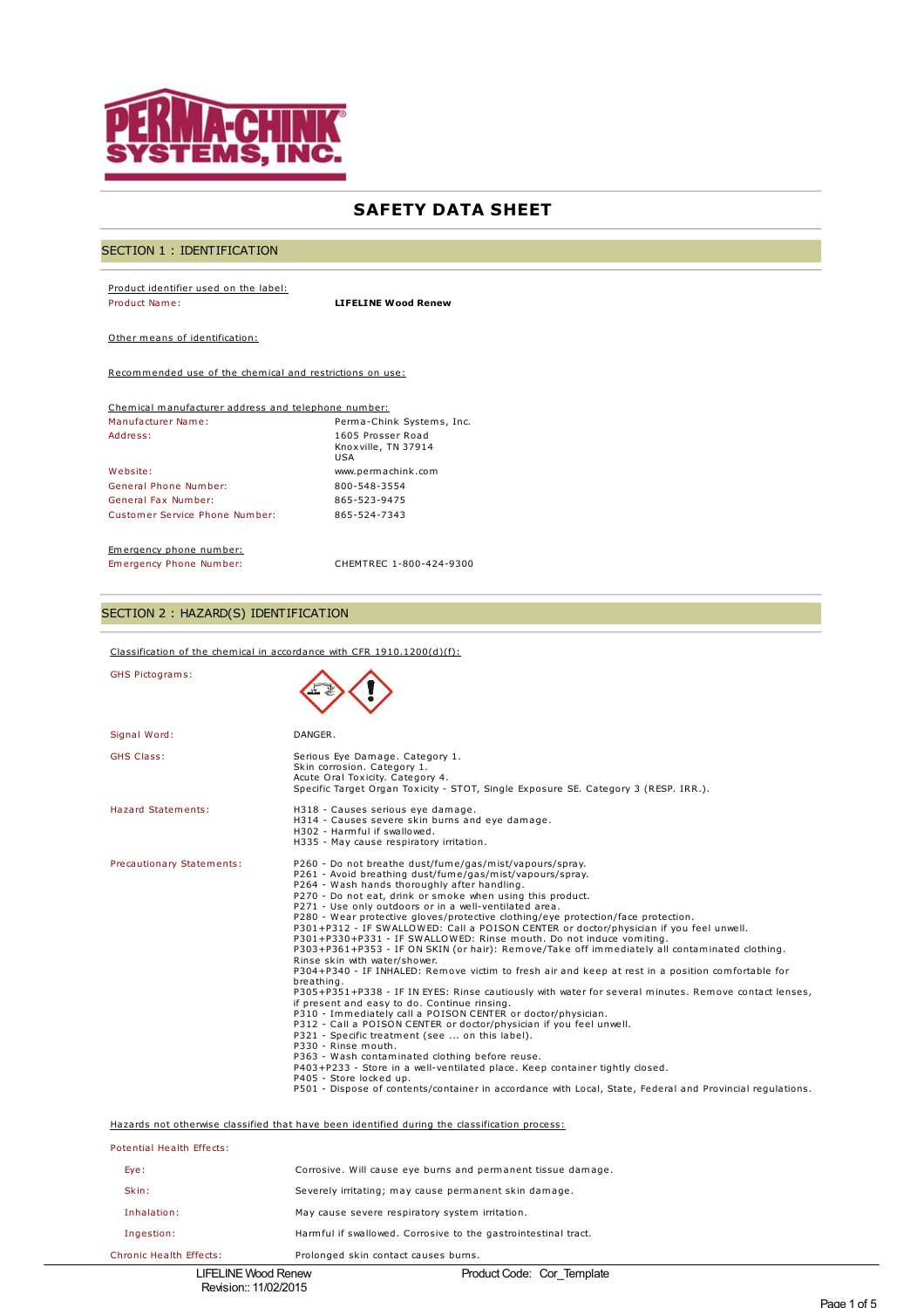## Repeated or prolonged inhalation may cause toxic effects.

Signs/Symptoms: Depending on solution concentration, material may be corrosive to skin, mucous membranes and eyes. Vapors may cause respiratory irritation.

Target Organs: Eyes. Skin. Respiratory system. Digestive system.

Aggravation of Pre-Existing Conditions:

SECTION 3 : COMPOSITION/INFORMATION ON INGREDIENTS

| Mixtures:<br><b>Chemical Name</b> | CA S#          | <b>Ingredient Percent</b> | EC Num.   |
|-----------------------------------|----------------|---------------------------|-----------|
| Sodium Carbonate Peroxyhydrate    | 15630-89-4     | 70 - 80 by weight         | 239-707-6 |
| Sodium acetate                    | $127 - 09 - 3$ | $0.1 - 0.5$ by weight     | 204-823-8 |

May aggravate pre-existing respiratory disorders, allergy, eczema, or skin conditions.

## SECTION 4 : FIRST AID MEASURES

#### Description of necessary measures:

| Eye Contact:  | Immediately flush eyes with plenty of water for at least 15 to 20 minutes. Ensure adequate flushing of<br>the eyes by separating the eyelids with fingers. Remove contacts if present and easy to do. Continue<br>rinsing. Get medical attention, if irritation or symptoms of overexposure persists. |
|---------------|-------------------------------------------------------------------------------------------------------------------------------------------------------------------------------------------------------------------------------------------------------------------------------------------------------|
| Skin Contact: | Immediately wash skin with plenty of soap and water for 15 to 20 minutes, while removing<br>contaminated clothing and shoes. Get medical attention if irritation develops or persists.                                                                                                                |
| Inhalation:   | If inhaled, remove to fresh air. If not breathing, give artificial respiration or give oxygen by trained<br>personnel. Seek immediate medical attention.                                                                                                                                              |
| Ingestion:    | If swallowed, do NOT induce vomiting. Call a physician or poison control center immediately. Never give<br>anything by mouth to an unconscious person.                                                                                                                                                |

#### SECTION 5 : FIRE FIGHTING MEASURES

#### Suitable and unsuitable extinguishing media:

| Suitable Extinguishing Media: | Use alcohol resistant foam, carbon dioxide, dry chemical, or water fog or spray when fighting fires<br>involving this material. |
|-------------------------------|---------------------------------------------------------------------------------------------------------------------------------|
|                               |                                                                                                                                 |

#### Special protective equipment and precautions for fire-fighters:

| Protective Equipment: | and full protective gear. | As in any fire, wear Self-Contained Breathing Apparatus (SCBA), MSHA/NIOSH (approved or equivalent) |
|-----------------------|---------------------------|-----------------------------------------------------------------------------------------------------|
| <b>NFPA Ratings:</b>  |                           |                                                                                                     |
| <b>NFPA Health:</b>   |                           |                                                                                                     |
| NFPA Flammability:    |                           |                                                                                                     |
| NFPA Reactivity:      |                           |                                                                                                     |

## SECTION 6 : ACCIDENTAL RELEASE MEASURES

| Personal precautions, protective equipment and emergency procedures:                                                                                           |  |  |  |
|----------------------------------------------------------------------------------------------------------------------------------------------------------------|--|--|--|
| Evacuate area and keep unnecessary and unprotected personnel from entering the spill area. Use<br>proper personal protective equipment as listed in Section 8. |  |  |  |
| Environmental precautions:                                                                                                                                     |  |  |  |
| Avoid runoff into storm sewers, ditches, and waterways.                                                                                                        |  |  |  |
| Methods and materials for containment and cleaning up:                                                                                                         |  |  |  |
| Contain spills with an inert absorbent material such as soil or sand. Prevent from spreading by<br>covering, diking or other means. Provide ventilation.       |  |  |  |
| Clean up spills immediately observing precautions in the protective equipment section. Provide<br>ventilation.                                                 |  |  |  |
|                                                                                                                                                                |  |  |  |

## SECTION 7 : HANDLING and STORAGE

Precautions for safe handling:

Handling: Corrosive. Use proper personal protective equipment as listed in section 8. Use with adequate ventilation. Avoid breathing vapor and contact with eyes, skin and clothing. Wash hands thoroughly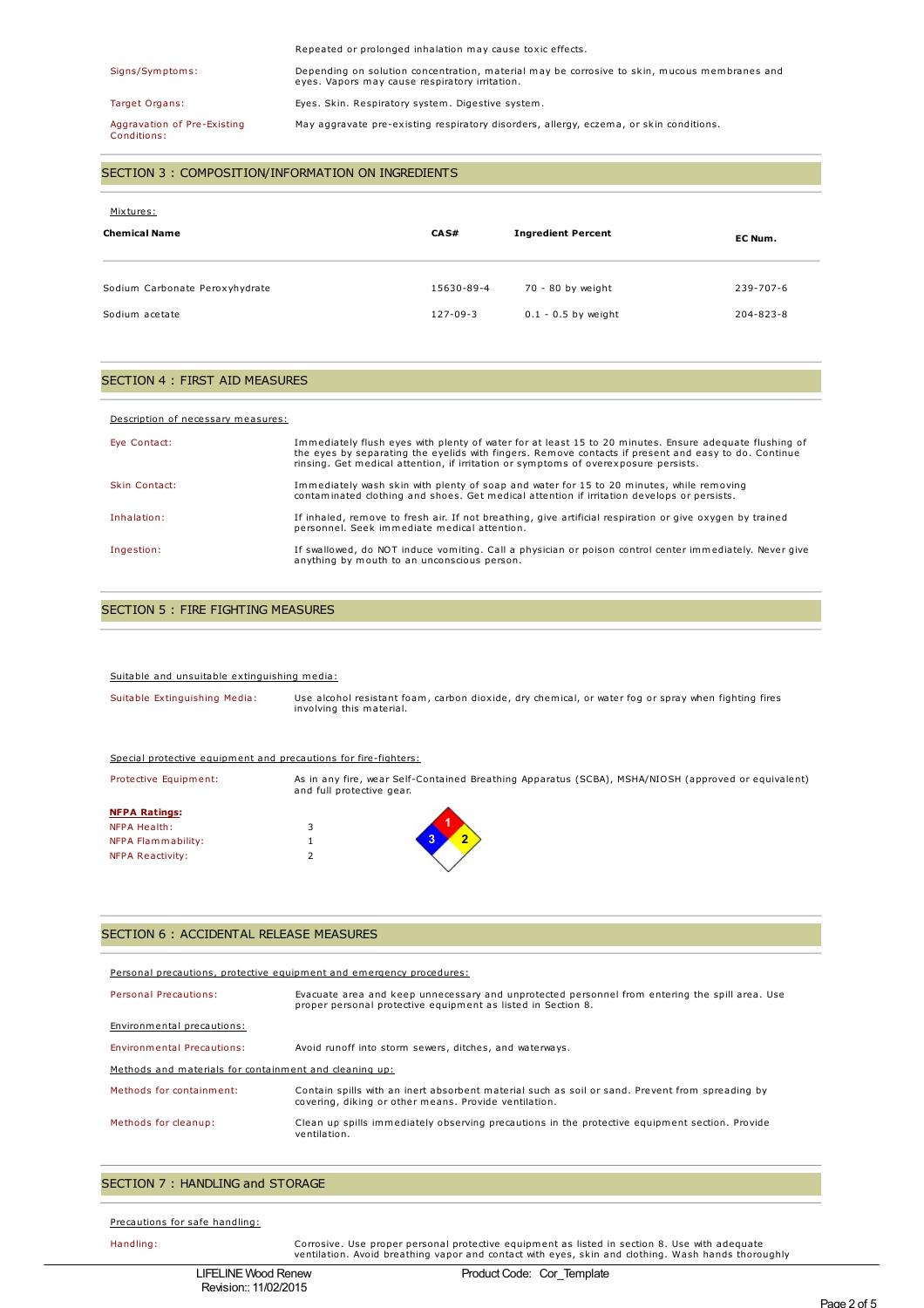|                                                                                                                                                                                                                                                                          | after handling.                                                                                                                                                                                                                                                                                                                                                                                                                                                                                                                                                       |
|--------------------------------------------------------------------------------------------------------------------------------------------------------------------------------------------------------------------------------------------------------------------------|-----------------------------------------------------------------------------------------------------------------------------------------------------------------------------------------------------------------------------------------------------------------------------------------------------------------------------------------------------------------------------------------------------------------------------------------------------------------------------------------------------------------------------------------------------------------------|
| <b>Hygiene Practices:</b>                                                                                                                                                                                                                                                | Wash thoroughly after handling. Avoid contact with eyes and skin. Avoid inhaling vapor or mist.                                                                                                                                                                                                                                                                                                                                                                                                                                                                       |
| Conditions for safe storage, including any incompatibilities:                                                                                                                                                                                                            |                                                                                                                                                                                                                                                                                                                                                                                                                                                                                                                                                                       |
| Store in a cool, dry, well ventilated area away from sources of heat, combustible materials, and<br>Storage:<br>incompatible substances. Keep container tightly closed when not in use. Keep only in the original,<br>corrosive resistant container and store locked up. |                                                                                                                                                                                                                                                                                                                                                                                                                                                                                                                                                                       |
| SECTION 8: EXPOSURE CONTROLS, PERSONAL PROTECTION                                                                                                                                                                                                                        |                                                                                                                                                                                                                                                                                                                                                                                                                                                                                                                                                                       |
| EXPOSURE GUIDELINES:                                                                                                                                                                                                                                                     |                                                                                                                                                                                                                                                                                                                                                                                                                                                                                                                                                                       |
| Appropriate engineering controls:                                                                                                                                                                                                                                        |                                                                                                                                                                                                                                                                                                                                                                                                                                                                                                                                                                       |
| <b>Engineering Controls:</b>                                                                                                                                                                                                                                             | Use appropriate engineering control such as process enclosures, local exhaust ventilation, or other<br>engineering controls to control airborne levels below recommended exposure limits. Good general<br>ventilation should be sufficient to control airborne levels. Where such systems are not effective wear<br>suitable personal protective equipment, which performs satisfactorily and meets OSHA or other<br>recognized standards. Consult with local procedures for selection, training, inspection and maintenance<br>of the personal protective equipment. |
| Individual protection measures:                                                                                                                                                                                                                                          |                                                                                                                                                                                                                                                                                                                                                                                                                                                                                                                                                                       |
| Eye/Face Protection:                                                                                                                                                                                                                                                     | Wear appropriate protective glasses or splash goggles as described by 29 CFR 1910.133, OSHA eye<br>and face protection regulation, or the European standard EN 166.                                                                                                                                                                                                                                                                                                                                                                                                   |
| Skin Protection Description:                                                                                                                                                                                                                                             | Chemical-resistant gloves and chemical goggles, face-shield and synthetic apron or coveralls should be<br>used to prevent contact with eyes, skin or clothing.                                                                                                                                                                                                                                                                                                                                                                                                        |
| Respiratory Protection:                                                                                                                                                                                                                                                  | A NIOSH approved air-purifying respirator with an organic vapor cartridge or canister may be<br>permissible under certain circumstances where airborne concentrations are expected to exceed<br>exposure limits. Protection provided by air purifying respirators is limited. Use a positive pressure air<br>supplied respirator if there is any potential for an uncontrolled release, exposure levels are not known,<br>or any other circumstances where air purifying respirators may not provide adequate protection.                                             |
| Other Protective:                                                                                                                                                                                                                                                        | Facilities storing or utilizing this material should be equipped with an eyewash facility and a safety<br>shower.                                                                                                                                                                                                                                                                                                                                                                                                                                                     |
| PPE Pictograms:                                                                                                                                                                                                                                                          |                                                                                                                                                                                                                                                                                                                                                                                                                                                                                                                                                                       |

# SECTION 9 : PHYSICAL and CHEMICAL PROPERTIES

# PHYSICAL AND CHEMICAL PROPERTIES:

| <b>Physical State:</b>                    | Solid                     |
|-------------------------------------------|---------------------------|
| Physical State Appearance:                | Solid.                    |
| Color:                                    | White                     |
| Odor:                                     | None.                     |
| Odor Threshold:                           | No Data                   |
| <b>Boiling Point:</b>                     | Not applicable.           |
| Melting Point:                            | No Data                   |
| Density:                                  | $9.5 - 10.0$ lb./gal      |
| <b>Specific Gravity:</b>                  | $1.14 - 1.19$             |
| Solubility:                               | $< 150$ g/L               |
| Vapor Density:                            | Not applicable.           |
| Vapor Pressure:                           | Not applicable.           |
| Evaporation Rate:                         | Not applicable.           |
| pH:                                       | Not applicable.           |
| Molecular Formula:                        | Mixture                   |
| Viscosity:                                | Not applicable.           |
| Coefficient of Water/Oil<br>Distribution: | Not applicable.           |
| Flammability:                             | No Data                   |
| Flash Point:                              | No Data                   |
| Lower Flammable/Explosive Limit:          | Not applicable.           |
| Upper Flammable/Explosive Limit:          | Not applicable.           |
| <b>Oxidizing Properties:</b>              | Oxidizer, Oxidizing Agent |
| <b>VOC Content:</b>                       | No Data                   |
|                                           |                           |

# SECTION 10 : STABILITY and REACTIVITY

Chemical Stability: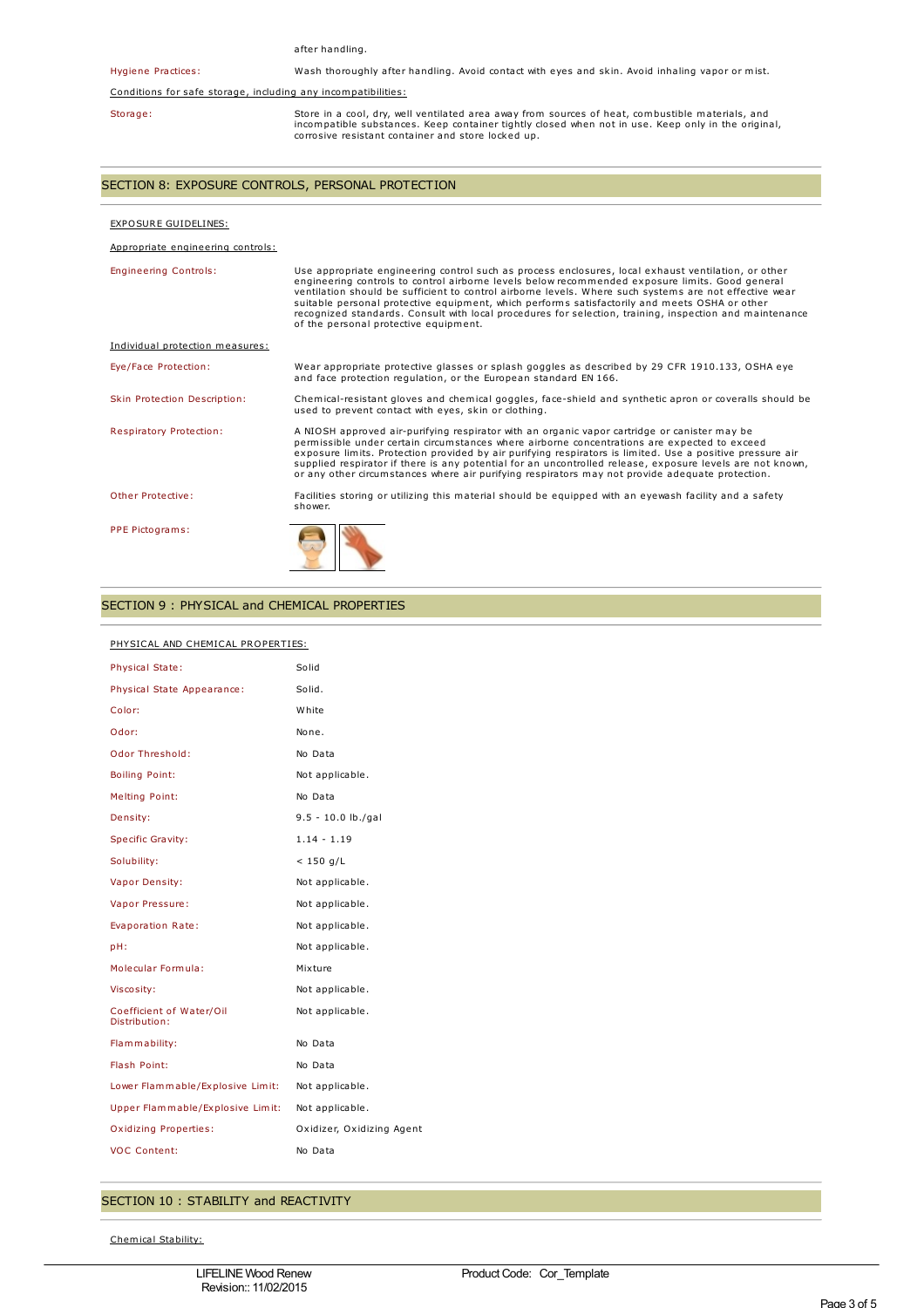| Chemical Stability:                 | Stable under normal temperatures and pressures.                                 |
|-------------------------------------|---------------------------------------------------------------------------------|
| Possibility of hazardous reactions: |                                                                                 |
| Hazardous Polymerization:           | Not reported.                                                                   |
| Conditions To Avoid:                |                                                                                 |
| Conditions to Avoid:                | Heat, flames, incompatible materials, freezing or temperatures below 32 deg. F. |
| Incompatible Materials:             |                                                                                 |
| Incompatible Materials:             | Oxidizing agents. Strong acids and alkalis.                                     |

# SECTION 11 : TOXICOLOGICAL INFORMATION

# TOXICOLOGICAL INFORMATION:

## **Sodium Carbonate Peroxyhydrate :**

| Ingestion:      | Oral - Rat LD50 - Lethal dose, 50 percent kill: 2400 mg/kg [Behavioral - Somnolence (general<br>depressed activity) Lungs, Thorax, or Respiration - Dyspneal<br>Oral - Rat LD50 - Lethal dose, 50 percent kill: 2400 mg/kg [Behavioral - Somnolence (general<br>depressed activity) Behavioral - Ataxia Lungs, Thorax, or Respiration - Respiratory depression]<br>Oral - Rat LD50 - Lethal dose, 50 percent kill: 2400 mg/kg [Behavioral - Somnolence (general<br>depressed activity) Lungs, Thorax, or Respiration - Respiratory depression] (RTECS) |
|-----------------|--------------------------------------------------------------------------------------------------------------------------------------------------------------------------------------------------------------------------------------------------------------------------------------------------------------------------------------------------------------------------------------------------------------------------------------------------------------------------------------------------------------------------------------------------------|
| Sodium acetate: |                                                                                                                                                                                                                                                                                                                                                                                                                                                                                                                                                        |
| Inhalation:     | Inhalation - Rat LC50 - Lethal concentration, 50 percent kill: >30000 mg/m3/1H [Details of toxic<br>effects not reported other than lethal dose value] (RTECS)                                                                                                                                                                                                                                                                                                                                                                                         |
| Ingestion:      | Oral - Rat LD50 - Lethal dose, 50 percent kill: 3530 mg/kg [Details of toxic effects not reported other<br>than lethal dose value] (RTECS)                                                                                                                                                                                                                                                                                                                                                                                                             |

## SECTION 12 : ECOLOGICAL INFORMATION

| Ecotoxicity:               |                                                      |
|----------------------------|------------------------------------------------------|
| Ecotoxicity:               | No ecotoxicity data was found for the product.       |
| <b>Environmental Fate:</b> | No environmental information found for this product. |

## SECTION 13 : DISPOSAL CONSIDERATIONS

## Description of waste:

Waste Disposal: Consult with the US EPA Guidelines listed in 40 CFR Part 261.3 for the classifications of hazardous waste prior to disposal. Furthermore, consult with your state and local waste requirements or guidelines, if applicable, to ensure compliance. Arrange disposal in accordance to the EPA and/or state and local guidelines.

# SECTION 14 : TRANSPORT INFORMATION

| DOT Shipping Name:         | Paint Related Material. |
|----------------------------|-------------------------|
| DOT UN Number:             | UN3066                  |
| <b>DOT Hazard Class:</b>   | 8                       |
| DOT Packing Group:         | $_{II}$                 |
| DOT Exemption:             | Not applicable.         |
|                            | Paint Related Material. |
| <b>IATA Shipping Name:</b> |                         |
| <b>IATA UN Number:</b>     | 3066                    |
| <b>IATA Hazard Class:</b>  | 8                       |
| <b>IATA Packing Group:</b> | $\rm II$                |
|                            |                         |
| Canadian Shipping Name:    | Paint Related Material. |
| Canadian UN Number:        | 3066                    |
| Canadian Hazard Class:     | 8                       |
| Canadian Packing Group:    | $\scriptstyle\rm II$    |
| <b>IMDG UN Number:</b>     | 3066                    |
| <b>IMDG Shipping Name:</b> | Paint Related Material. |
| <b>IMDG Hazard Class:</b>  | 8                       |
| <b>IMDG Packing Group:</b> | II                      |
| ADR UN Number:             | 3066                    |
| ADR Shipping Name:         | Paint Related Material. |